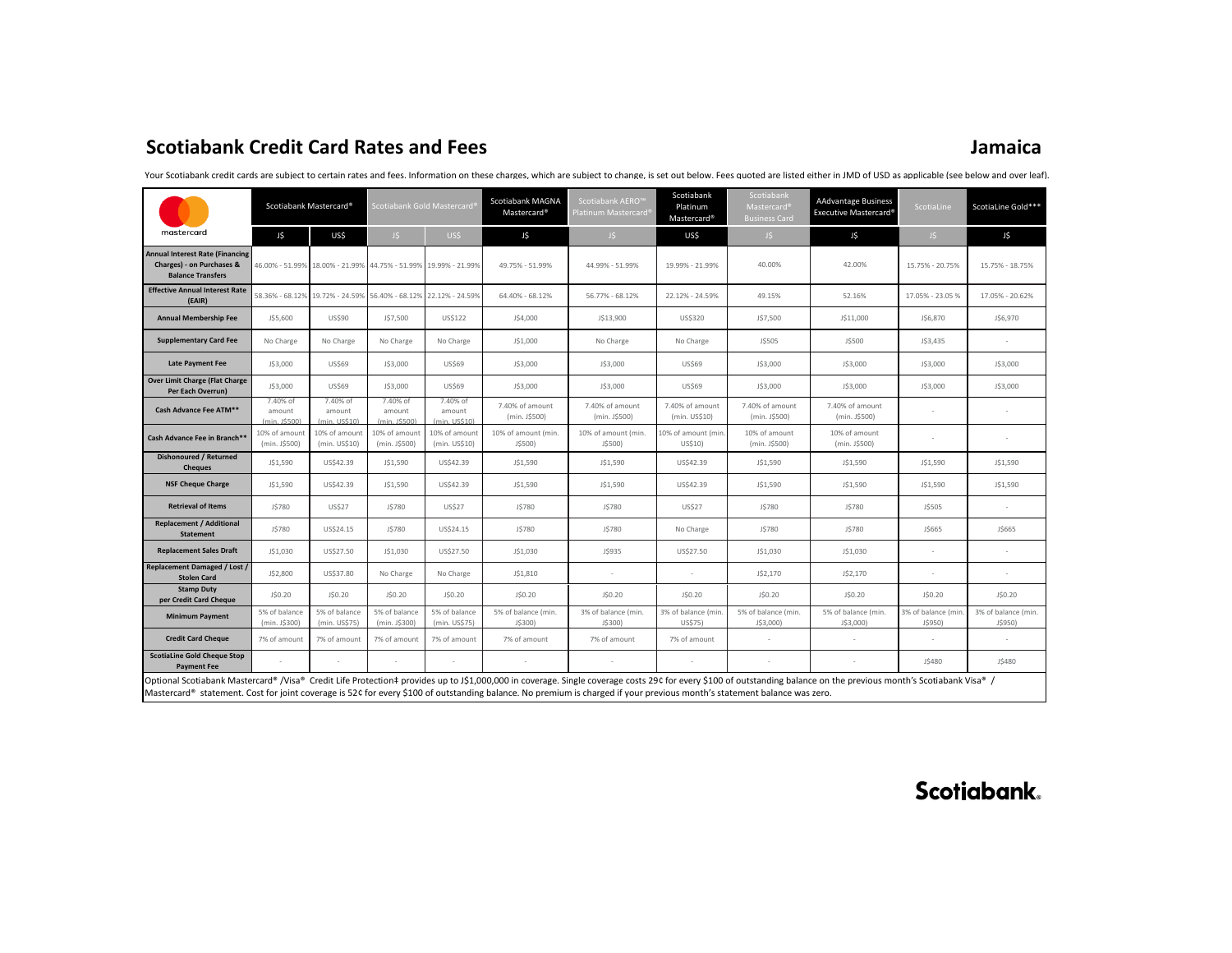|                                                                                                 | Scotiabank Visa® Classic         | Scotiabank Visa® Aadvantage® Scotiabank Gold Visa® |                                  |  |
|-------------------------------------------------------------------------------------------------|----------------------------------|----------------------------------------------------|----------------------------------|--|
| <b>VISA</b>                                                                                     | J\$                              | J\$                                                | J\$                              |  |
| <b>Annual Interest Rate (Financing</b><br>Charges) - on Purchases &<br><b>Balance Transfers</b> | 49.99 - 51.99%                   | 48.50 - 51.99%                                     | 44.75 - 51.99%                   |  |
| <b>Effective Annual Interest Rate</b><br>(EAIR)                                                 | 64.80% - 68.12%                  | 62.37% - 68.12%                                    | 56.40% - 68.12%                  |  |
| <b>Annual Membership Fee</b>                                                                    | J\$2,500                         | J\$9,000                                           | J\$5,500                         |  |
| <b>Supplementary Card Fee</b>                                                                   | No Charge                        | No Charge                                          | J\$2,350                         |  |
| <b>Late Payment Fee</b>                                                                         | J\$3,000                         | J\$3,000                                           | J\$3,000                         |  |
| <b>Over Limit Charge (Flat Charge</b><br>Per Each Overrun)                                      | 1\$3,000                         | 1\$3,000                                           | J\$3,000                         |  |
| Cash Advance Fee ATM**                                                                          | 7.40% of amount<br>(min. 1\$500) | 7.40% of amount<br>(min. 1\$500)                   | 7.40% of amount<br>(min. J\$500) |  |
| Cash Advance Fee in Branch**                                                                    | 10% of amount<br>$(min.$ J\$500) | 10% of amount<br>$(min.$ J\$500)                   | 10% of amount<br>$(min.$ J\$500) |  |
| <b>Dishonoured / Returned</b><br><b>Cheques</b>                                                 | J\$1,590                         | J\$1,590                                           | J\$1,590                         |  |
| <b>NSF Cheque Charge</b>                                                                        | J\$1,590                         | J\$1,590                                           | 1\$1,590                         |  |
| <b>Retrieval of Items</b>                                                                       | 1\$780                           | 1\$780                                             | 1\$780                           |  |
| <b>Replacement / Additional</b><br><b>Statement</b>                                             | J\$780                           | J\$780                                             | 1\$780                           |  |
| <b>Replacement Sales Draft</b>                                                                  | J\$1,030                         | J\$1,030                                           | J\$1,030                         |  |
| <b>Replacement Damaged / Lost /</b><br><b>Stolen Card</b>                                       | J\$1,750                         | J\$4,715                                           | No Charge                        |  |
| <b>Stamp Duty</b><br>per Credit Card Cheque                                                     | J\$0.20                          | J\$0.20                                            | IS0.20                           |  |
| <b>Minimum Payment</b>                                                                          | 5% of amount. (min. J\$300)      | 5% of amount. (min. J\$300)                        | 5% of amount. (min.<br>J\$300)   |  |
| <b>Credit Card Cheque</b>                                                                       | 7% of amount                     | 7% of amount                                       | 7% of amount                     |  |

# **Scotiabank Credit Card Rates and Fees**

**Jamaica**

Scotiabank.